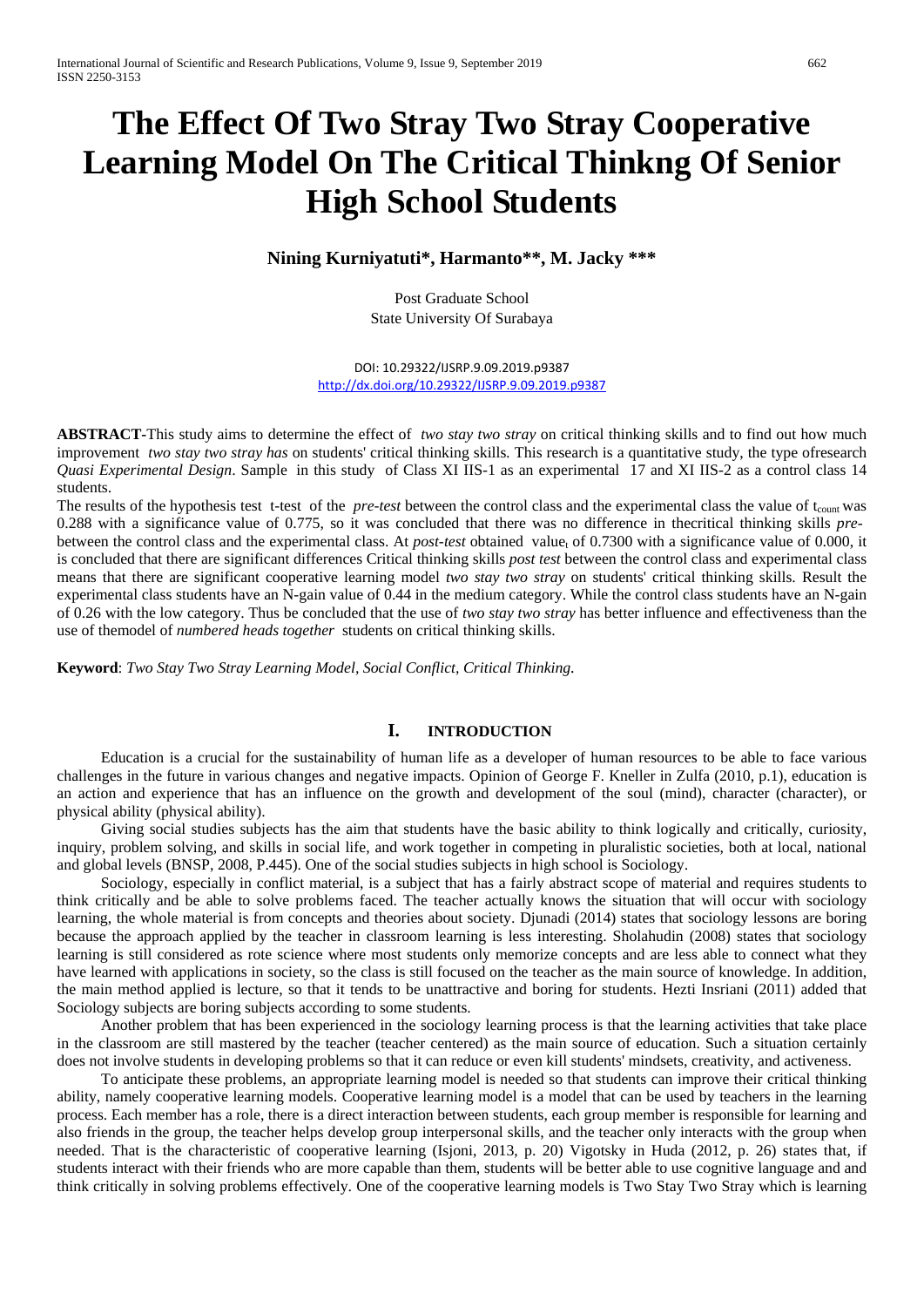by forming students working in study groups, and there are other groups that provide explanations of the results of discussions with other groups. In addition, students also work together and help solve problems and encourage students to achieve each other.

Vygotsky added that interaction with the environment will make students gain knowledge from the results of the creativity and exploration of students' own knowledge. This will spur the formation of new ideas and enrich students' intellectual knowledge when students interact with friends or people who are more mature or smarter friends. The concept of scaffolding is a term related to cognitive development used by vigotsky to describe changes in support during a learning session, in which people who are more skilled at changing guidance are in accordance with the child's ability level. In this case, dialogue is an important tool.

Vigotsky views that children are rich in concepts but not systematic, random, and spontaneous. Thus, the concept can be met with systematic, logical and rational guidance. The hope is that the cooperative learning model type Two Stay Two Stray in learning will lead to social interactions that motivate students to work together and discuss each other. As a result, students will be able to think critically and bring together ideas or ideas in learning.

Research on the Two Stay Two Stray cooperative learning model had been previously conducted by Een Ruhama (2012), Anam, and Ervina Dika Tria Puspitasari (2016). The previous series of studies showed results related to an increase in learning outcomes that were significant after students were given lessons using the Two Stay Two Stray (TSTS) type cooperative model. However, there are some obstacles that arise when conducting research, namely the division of groups that require a lot of time. The effort to overcome the obstacle in this research is by forming groups that are as optimal as possible with similar abilities between groups. In addition, group division is only done once for several meetings, and researchers will further optimize the time allocation by determining the time needed by students at each step of learning.

This study aims to determine the effect of two stay two cooperative learning models on improving critical thinking ability in the subject of social conflict in class XI IIS Madrasah Aliyah Nurul Ummah Yogyakarta. The study was To find out how much influence the cooperative learning model type two stay two stray has on students' critical thinking skills.

### **II. RESEARCH METHODS**

This research was conducted at MA Nurul Ummah Yogyakarta, class XI IIS, even semester of 2018/2019 in May 2019. The population in this study were all students of class XI IIS at MA Nurul Ummah Yogyakarta. The sampling technique is probability sampling. Probability Sampling is a sampling technique that provides equal opportunities for each element (group members) to be chosen as sample members (Sugiono, 2014). The sample in this study were students of Class XI IIS-1 (17) students) as an experiment group totaling 17 students and class XI IIS-2 (14 students) as a control group.

The independent variables in this study were learning models, including the Cooperative Two Type Two Stray Type learning model and the Numbered Heads Together learning model. On the other hand, the dependent variable in this study is students' critical thinking ability in social conflict lessons. This study includes the type of research Quasi Experiment, which is intended to determine whether there is an effect of something imposed on the subject of research.

This study involved two classes, namely the experiment group and the control group, where the two classes were given different treatments. To find out students' critical thinking ability, students are given tests twice; before treatment and after treatment. Table 1 describe the design of this research.

#### Table 1. Research Desain

#### **Description:**

O1: Pretest result of experiment group X 1: Treatment on experiment group

- X1: Control group using NHT
- O2: Posttest result of experiment group
- O3: Pretest result of control group
- O : Posttest result of control group

Data analysis was done by comparing the average score of the learning outcomes of the experimental group and the control group. The data obtained is tabulated then the average is searched. Before analyzing the data, the scores of each sample group are first determined and then processed data by calculating the average value and standard deviation, Normality Test, Homogeneity Test, Hypothesis Testing (t test) with the similarity test on the pretest (t test two parties). Decision making and conclusion drawing is done using a significance level of 5% (0.05). Data obtained from the results of the pretest and posttest were analyzed by the n-gain formula. N-Gain is used because it shows the difference or how much improvement in students' critical thinking ability before and after learning with model Two Stay Two Stray.

## **III. RESULT AND DISCUSSION**

#### **1. The Effect of Two Stay Two Stray Learning Model on Critical Thinking**

The results showed that there was a significant influence between the Cooperative learning model Type Two Stay Two Stray and Numbered Heads Together cooperative learning on the ability to think critically in social conflict subject at MA Nurul Ummah Yogyakarta. The results of descriptive statistical analysis on the pre-test data are not much different, both in the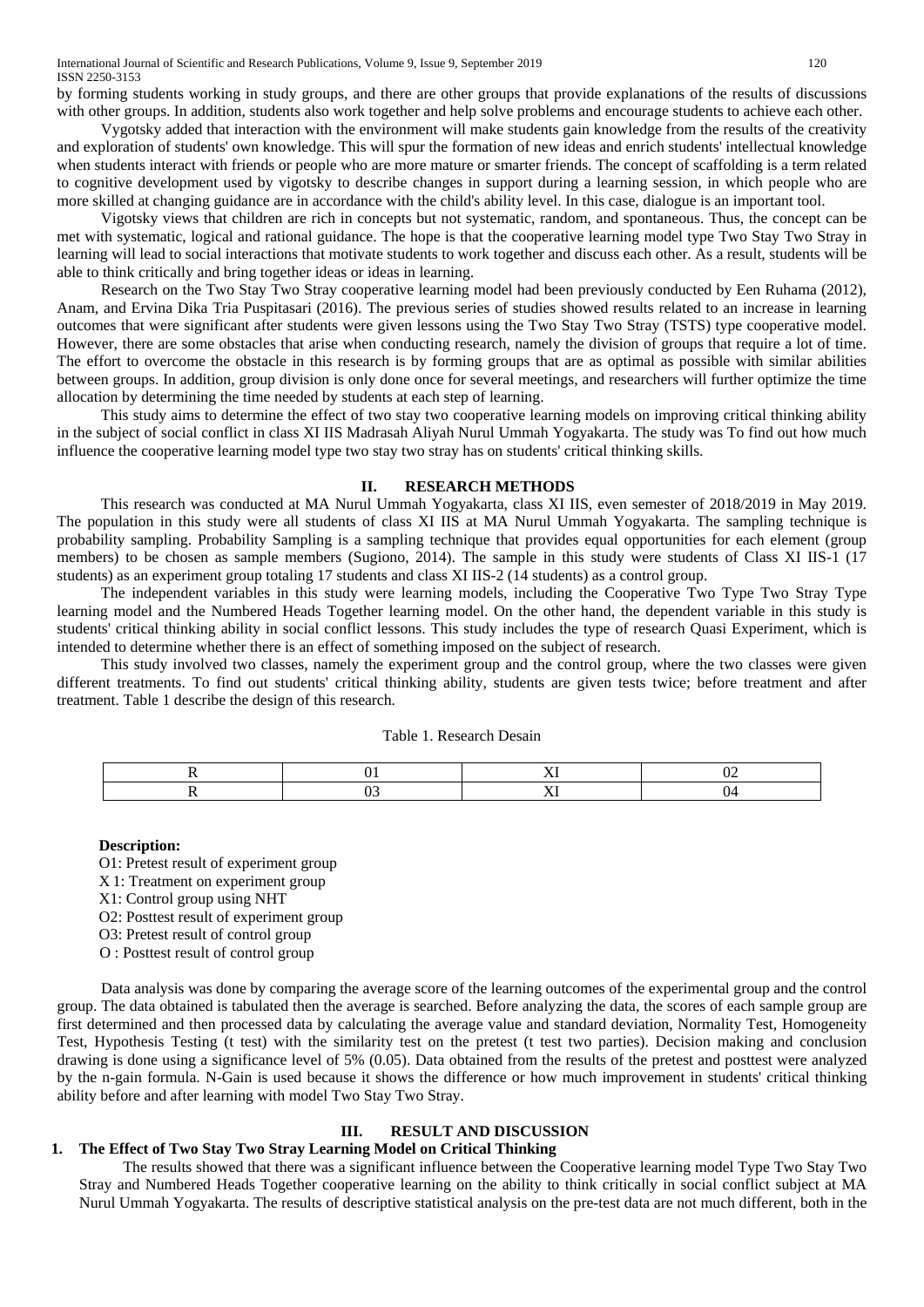experiment group and the control group. The mean values of the experimental and control pre-test classes were 42.82 and 41.85 respectively. Furthermore, the posttest values in both groups were 87.88 and 69.00 respectively.

|                               |    |       |  |       |        |       |             |             | Table 2. Descriptive Analysis |  |                       |                       |          |
|-------------------------------|----|-------|--|-------|--------|-------|-------------|-------------|-------------------------------|--|-----------------------|-----------------------|----------|
| <b>Descriptive Statistics</b> |    |       |  |       |        |       |             |             |                               |  |                       |                       |          |
|                               | N  | Min   |  | Max   |        | Mean  |             |             |                               |  | <b>Std. Deviation</b> |                       |          |
| Pre<br><b>Eksperime</b><br>n  | 17 | 32.00 |  | 70.00 | 42.823 |       | 5           |             |                               |  |                       | 8.48701               |          |
| Post<br>Eksperime<br>n        | 17 | 72.00 |  | 96.00 |        |       | 87.882<br>4 |             |                               |  |                       |                       | 5.76501  |
| Valid N<br>(listwise)         | 17 |       |  |       |        |       |             |             |                               |  |                       |                       |          |
|                               |    |       |  |       |        |       |             |             | <b>Descriptive Statistics</b> |  |                       |                       |          |
|                               |    | N     |  | Min   |        | Max   | Mean        |             |                               |  |                       | <b>Std. Deviation</b> |          |
| <b>Pre Kontrol</b>            |    | 14    |  | 30.00 |        | 70.00 |             | 41.857      |                               |  |                       |                       | 10.21204 |
| <b>Post Kontrol</b>           |    | 14    |  | 52.00 |        | 84.00 |             | 69.000<br>0 |                               |  |                       |                       | 8.58442  |
| Valid N<br>(listwise)         |    | 14    |  |       |        |       |             |             |                               |  |                       |                       |          |

Descriptive analysis results show that the experiment group and the control group have a pre-test value that is not too far away. The value obtained during the pre-test is because students do not fully have knowledge of the material to be studied. Students are able to work on several questions but the answer is wrong. Different conditions are found in the posttest results, where students have obtained the material given by the teacher, in which both groups both have an increase in the posttest value. However, the number of increases in the posttest grade of the experiment group is much higher than the control group.

The t-test results of pretest data between groups showed a statistical value of 0.288 with a significance value of  $0.755$  ( $> 0.05$ ) which showed that there was no significant difference in critical thinking ability before the implementation of the learning model. That is, the two experiment groupes were not better than the control group in terms of ability to think critically or tended to be the same.

Furthermore, after being given treatment (experiment group with TSTS and control group with NHT), obtained tstatistics 0.7300 with P-value 0,000 (<0.05). So it can be concluded that there are significant differences in critical thinking ability between the experiment group and the control group. Descriptively it was also seen that the value of the critical thinking ability of the experiment group was better than the control group after treatment. Table 3. Analysis on the critical thinking ability

|      | F                              | Sig. |       | Df     | Sig. (2-<br>tailed) | Mean<br><b>Difference</b> | Std.<br>Error<br><b>Differenc</b><br>e | 95% Confidence<br>Interval of the<br><b>Difference</b><br>Lower | Upper        |
|------|--------------------------------|------|-------|--------|---------------------|---------------------------|----------------------------------------|-----------------------------------------------------------------|--------------|
| Pre  | Equal variances<br>assumed     | .577 | .288  | 29     | .775                | .96639                    | 3.35640                                | $-5.89821$                                                      | 7.8309<br>9  |
|      | Equal variances<br>not assumed |      | .283  | 25.335 | .780                | .96639                    | 3.41848                                | $-6.06939$                                                      | 8.0021<br>6  |
| Post | Equal variances<br>assumed     | .147 | 7.300 | 29     | .000                | 18.88235                  | 2.58674                                | 13.59188                                                        | 24.172<br>82 |
|      | Equal variances<br>not assumed |      | 7.028 | 21.986 | .000                | 18.88235                  | 2.68677                                | 13.31012                                                        | 24.454<br>59 |

**Independent Samples Test**

The difference in critical thinking ability of students who follow the learning model of Two Stay Two Stray with the Numbered Heads Together learning model is because each treatment has a characteristic in its application.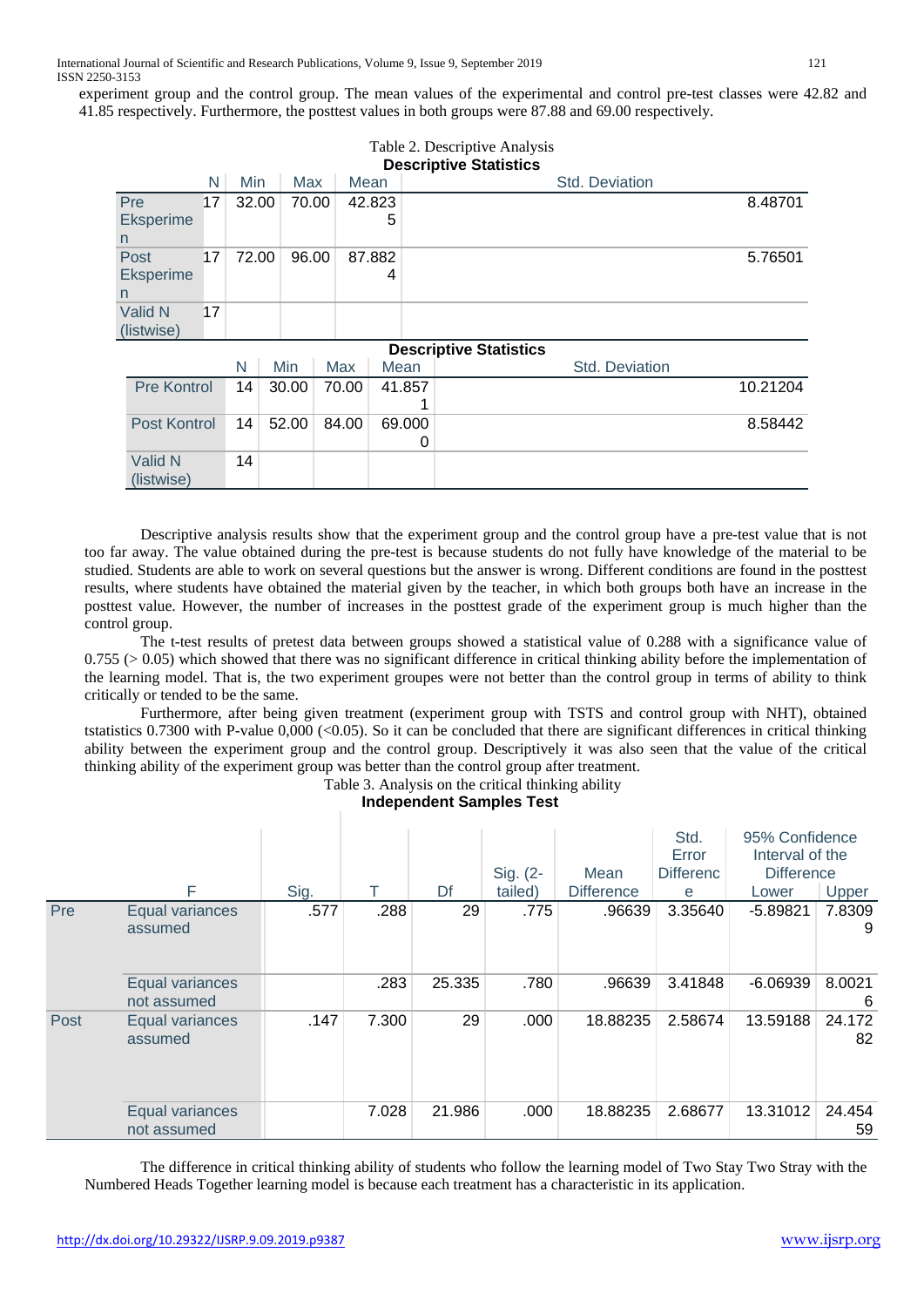The cooperative learning model type Two Stay Two Stray can eliminate boredom because students are given the opportunity to interact with other groups, in order to spur the formation of new ideas and enrich students' intellectuals. In addition, this technique will also help students understand the concept, foster the ability to cooperate, improve critical thinking ability and the ability to help friends. The implementation of the type Two Stay Two Stray cooperative learning model contains activities that involve the activity of students in following the learning process. These activities include group discussions about the material being studied, so students can exchange ideas.

The findings of this study are in line with the constructivism theory by Vigotsky which reveals that the development of one's thinking skills can be built with the interaction between groups. Social relations are the most important factors that can trigger a person's cognitive development. According to Vigotsky, through interaction with the environment, students gain knowledge thanks to the creativity and exploration of student knowledge. New ideas will emerge and enrich students' intellectual knowledge when interacting with friends or people who are more mature or smarter friends, this is what is called ZPD. Vigotsky's idea of the zone of proximal development underlies learning and learning theory to improve quality and optimize students' cognitive development. Besides ZPD, Vigotsky also put forward the concept of scaffolding which is a term related to cognitive development to describe changes in support during learning sessions. People who are more skilled will change guidance according to the child's ability level. In this case, dialogue is an important tool. Vigotsky views that children are rich in concepts but not systematic, random, and spontaneous. The concept can be met with systematic, logical and rational guidance.

# **2. N-gain test Student Critical Thinking Ability Test.**

The results of the N-Gain achievement of the pre-test and post-test critical thinking abilities of the experimental class and the control class can be seen in the following table.Difference on critical thinking ability between TSTS group and NHT group

Table 4 N-gain Test Results Achievement of Pre-test and Post-test Critical Thinking Ability

| Klass group                | Pre-test<br><b>Average Value</b> | <i>post-test</i><br><b>Average Value</b> | N-gain | <b>Interpretation</b> |
|----------------------------|----------------------------------|------------------------------------------|--------|-----------------------|
| <b>Eksperimental Class</b> | 42.82                            | 87,88                                    | 0.44   | Sedang                |
| Cntrol Class               | 41.85                            | 69.00                                    | 0.26   | Rendah                |
| $\alpha$ n'n n 1           |                                  |                                          |        |                       |

Source: Primary Data Processed

Based on the results of the N-gain above, it is known that the experimental class students have an N-gain value of 0.44 in the medium category. While the control class students have an N-gain of 0.26 with the low category. Thus it can be concluded that the use of the two stay two stray learning model has better influence and effectiveness than the use of the numbered heads together model of students on critical thinking skills in social conflict material.

# **IV. CONCLUSION**

- 1. There is a significant difference between the critical thinking ability of students who follow the learning model of Two Stay Two Stray with the Numbered Heads Together learning model. Students who use the learning model Two Stay Two Stray have better critical thinking ability than the NHT group (tstatistics> ttable / p-value <5%). In the matter of critical thinking ability, there are several indicators developed to measure the level of students' critical thinking ability, including indicators of opinion, analyzing arguments, solving problems, analyzing problems, and concluding. This is in accordance with the opinion of Votsotsky that students must develop their own knowledge in their minds. Students should learn through interaction with more capable adults or peers. These interactions help to form new ideas and enrich students' intellectuals so as to build students' critical thinking ability.
- 2. The average value and the increase (gain) of students 'critical thinking skills in the experimental class are higher than the average value and the increase (gain) of students' critical thinking skills in the control class using the numbered heads together method

#### **V. REFERENCES**

Anam (2014). Pengaruh Model Pembelajaran TSTS (*Two Stay Two Stray*) terhadap Hasil Belajar Mata Pelajaran IPS Pada Materi Sejarah Siswa Kelas X SMK NU 01. Kendal. *http://lib.unnes.ac.id/20909/1/3101411118-S.pdf*. Diakses pada 7 November 2018. Pukul 15.03 WIB.

Hezti Insriani. (2011*)* Pembelajaran Sosiologi yang Menggugah Minat Siswa*.* J*urnal komunitas,3*(1) , 92-102.